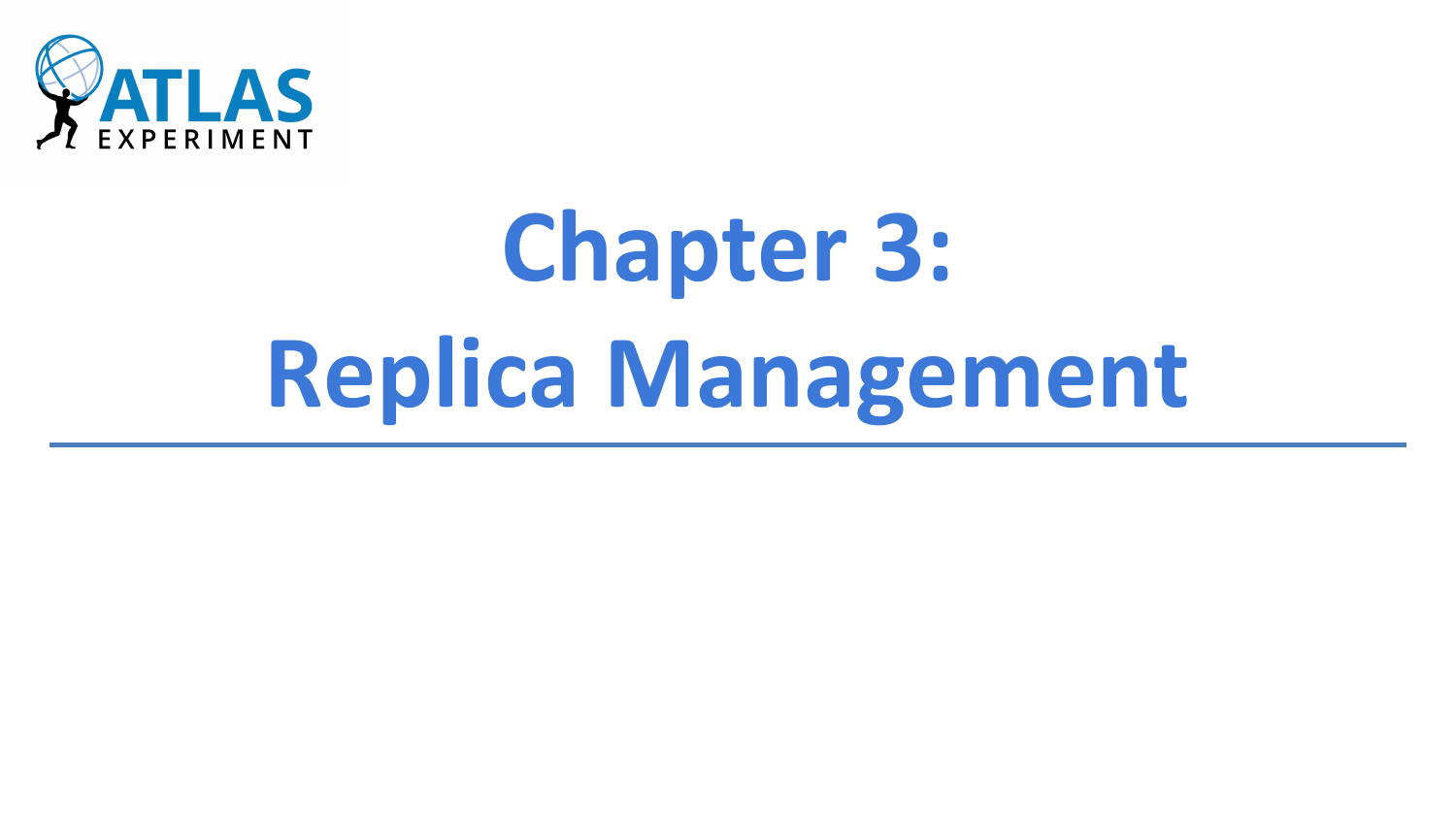#### **Contents**

- **●** Replication rules
	- **○** Concept of requesting replication for current data
- **●** Subscriptions
	- **○** Concept of requesting replication for future data
- **●** Replica Deletion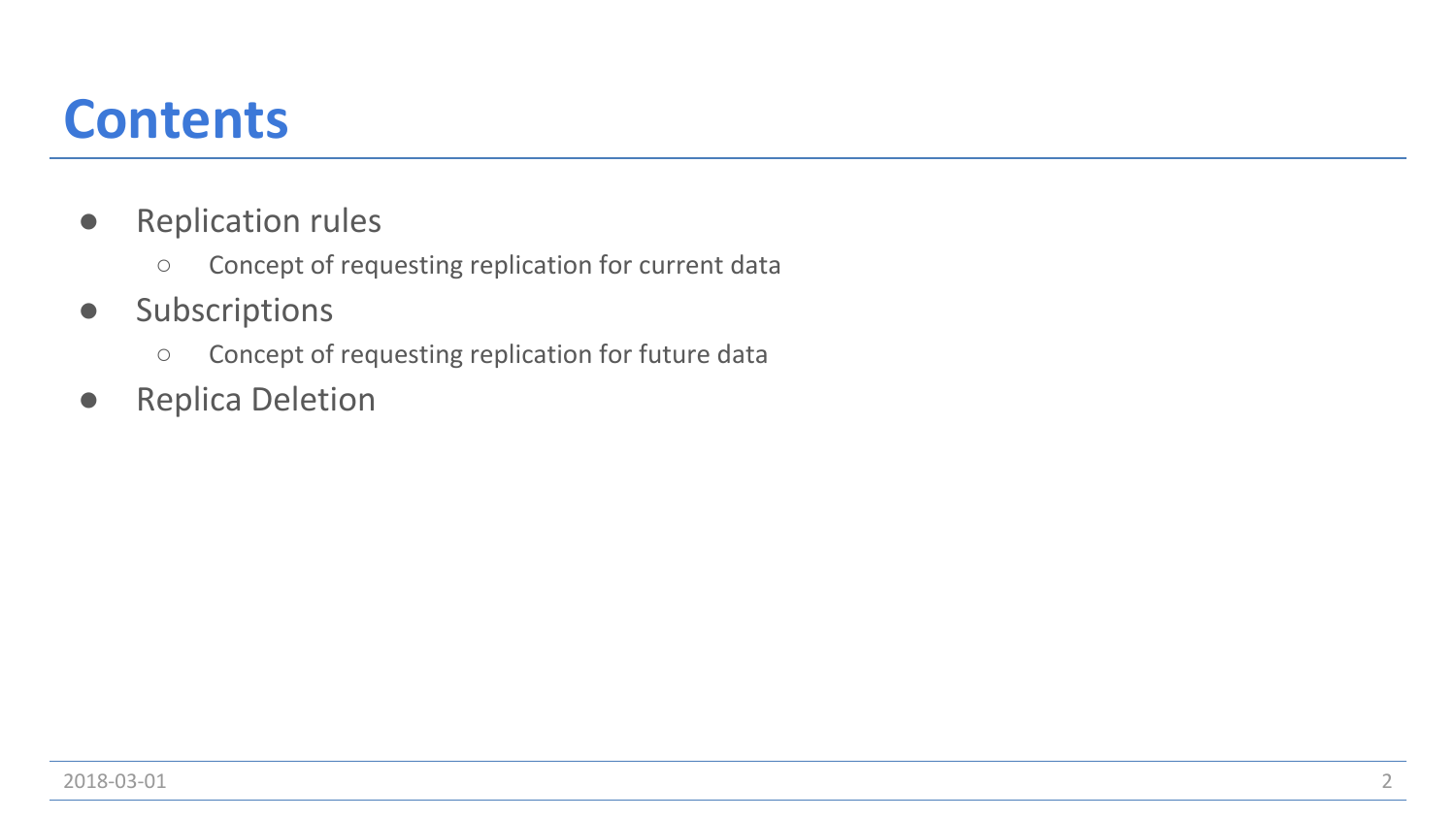### **Replica Management**

- **●** Replica management in Rucio is based on **replication rules**
- A replication rule defines the minimal number of replicas to be kept on a set of RSEs
	- **○** e.g.: *2 replicas of file user.jdoe:file\_001 on any TAPE system*
- **●** Declarative data management instead of imperative data management
	- **○** "Two copies of X on TAPE" vs "Copy of X on TAPESYS\_4 + Copy of X on TAPESYS\_9"
	- **○** Easier to use, optimize storage space, minimize number of transfers
- **●** Multiple ownership of data
	- **○** Rules not only invoke transfers, but also protect data from deletion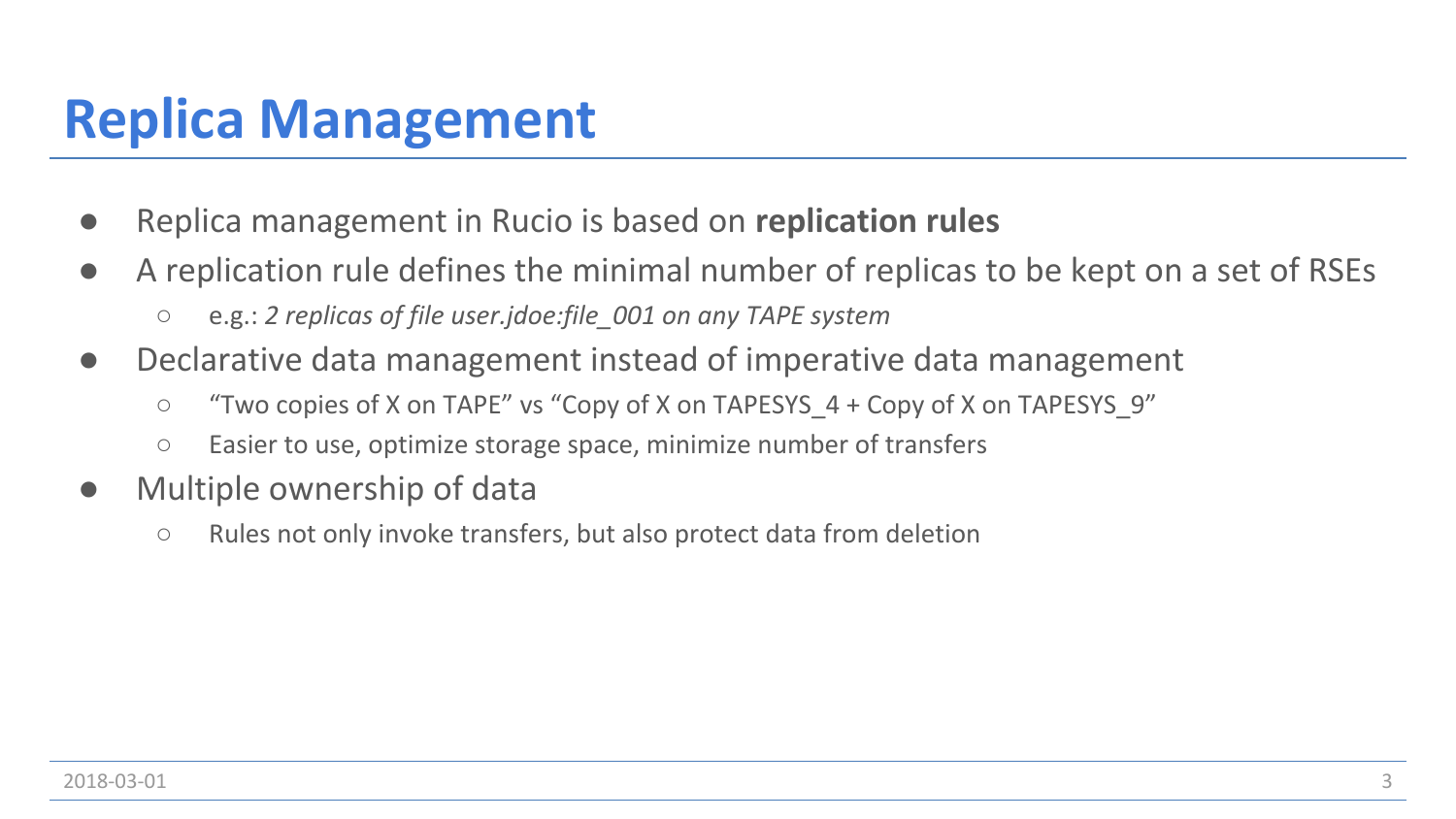# **Replication rules I**

- **●** Replication rule is created by an account for a data identifier (file, dataset, container)
	- **○** Rule affects all files in a dataset or container
	- **○** Rules create transfer requests, if they cannot be satisfied with existing replicas
- **●** Rules are enforced permanently (until they are deleted)
	- **○** Files added/removed to dataset, dataset added/removed to container
- **●** Arbitrary amount of rules can be defined for the same data identifier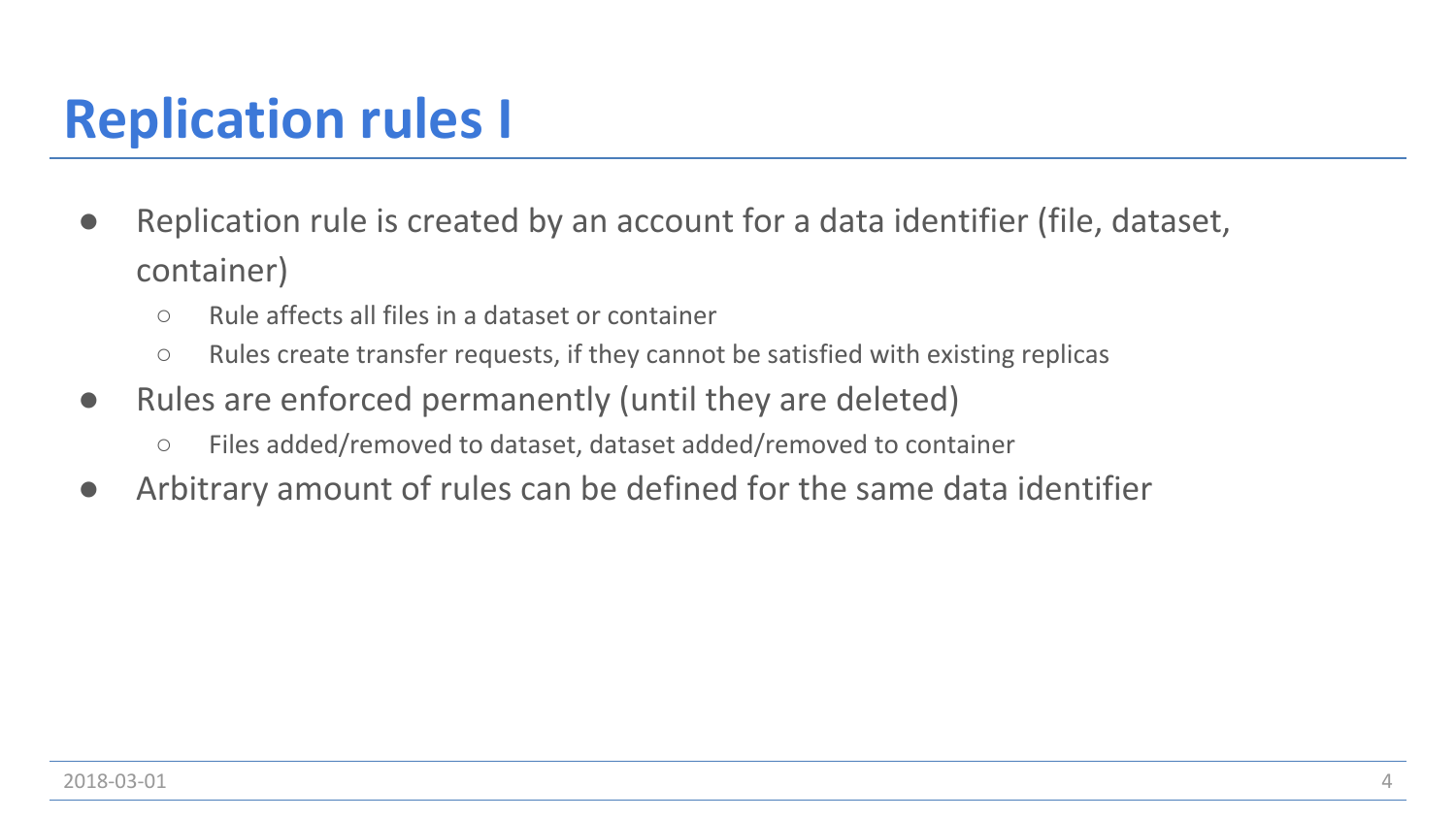#### **RSE Expressions**

#### **●** RSE Expressions are used to describe a set of RSEs

- **○** E.g.: All DISK RSEs in Germany: country=de&type=disk
- **○** Set-complete language
- **○** All RSE Attributes can be used
- **○** Primitives:
	- **■** Union |: country=us|country=fr
	- Intersections &: country=us & tier=1
	- Complements \: country=de \type=tape
	- **■** Comparison > <: freespace>150
- **○** Parentheses can be used to define order of operations
	- CERN\_EOSDISK|(country=de&type=disk)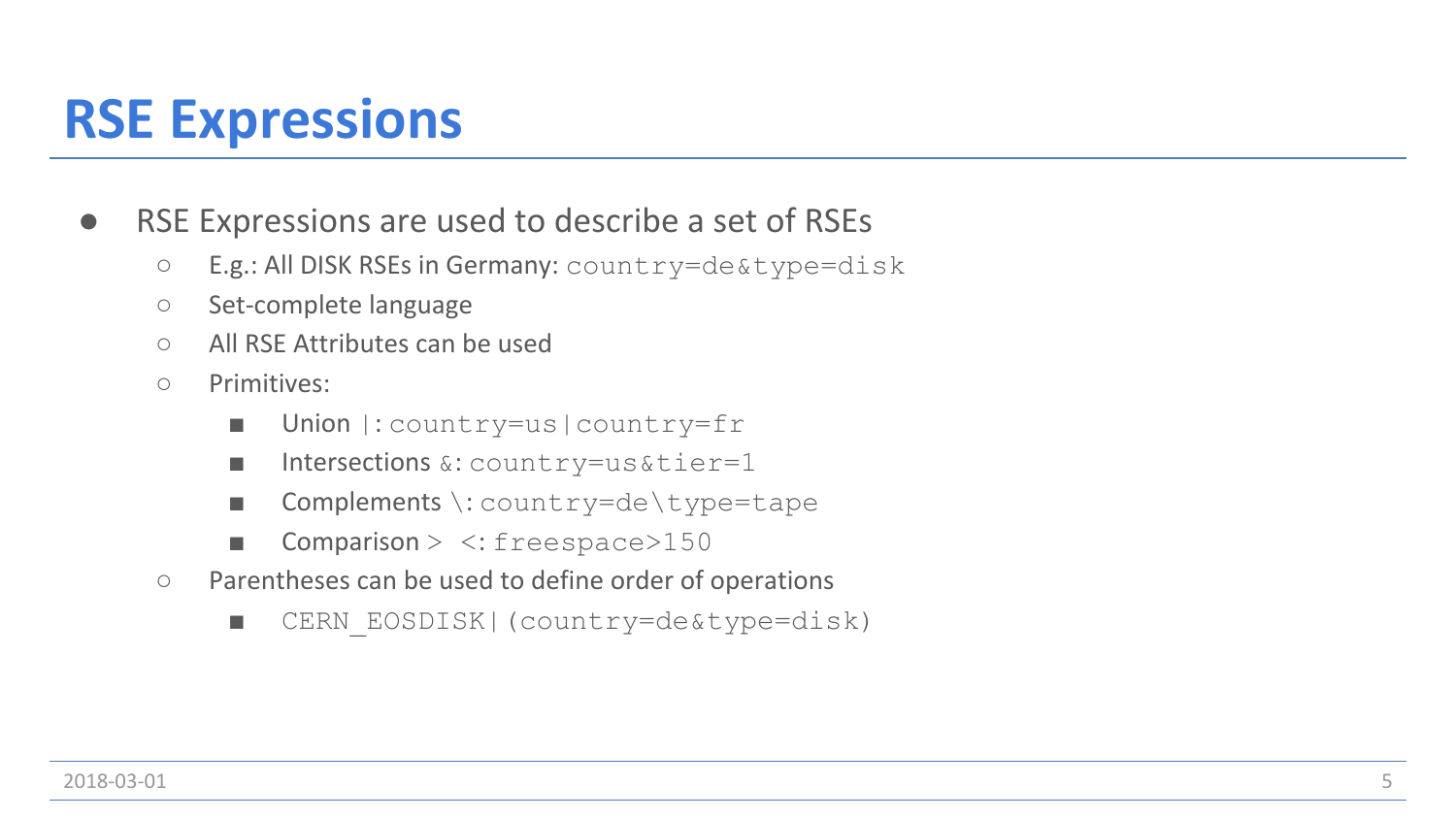# **Replication rules II**

- **●** Required parameters for a rule are: number of copies, did, RSE Expression
	- **○** E.g. 3 copies of data:dataset1 on (country=de|country=fr)&type=disk
- **●** Rules get enforced continuously, but are not re-interpreted
	- **○** Order of creation matters:
		- **■** 1 copy on RSEa; 1 copy on RSEa|RSEb → 1 physical replica on RSEa
		- **■** 1 copy on RSEa|RSEb; 1 copy on RSEa → 1 physical replica each on RSEa and RSEb
- **●** Rules can have a lifetime, after which the replicas become eligible for deletion
- **●** Grouping options (for rules on dataset/container) for rules
	- **○** DATASET (When rule is on a container): Each dataset is distributed to the same RSE
	- **○** NONE: All files of the dataset/container are distributed randomly
	- **○** ALL: All files of the dataset/container are distributed to the same RSE
- **●** Different notification modes to notify creator as well as external applications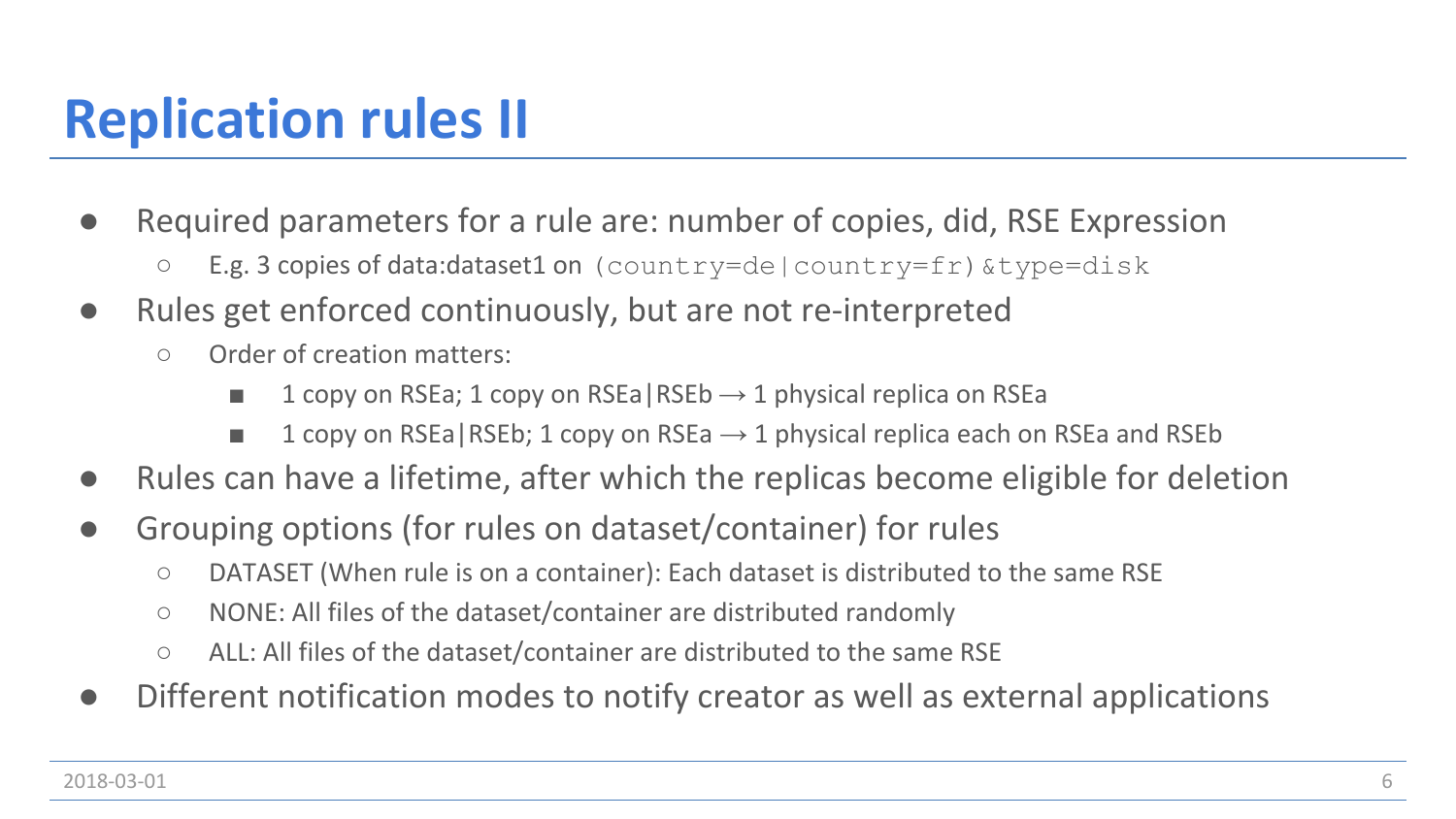#### **RSE Selection**

- **●** Primary objective is to **minimize the creation of transfers**; This has precedence over everything else
- **●** If there are overlaps between a new rule and existing replicas, the rule will try to re-use these replicas in a way to create the least amount of transfers
- **●** If there are no overlaps, RSEs are selected randomly, unless the weighting option of the rule is used
- **●** Permissions and Quota are enforced
	- **○** No Quota → RSE will be excluded
	- **○** RSE write blacklisted → RSE will be excluded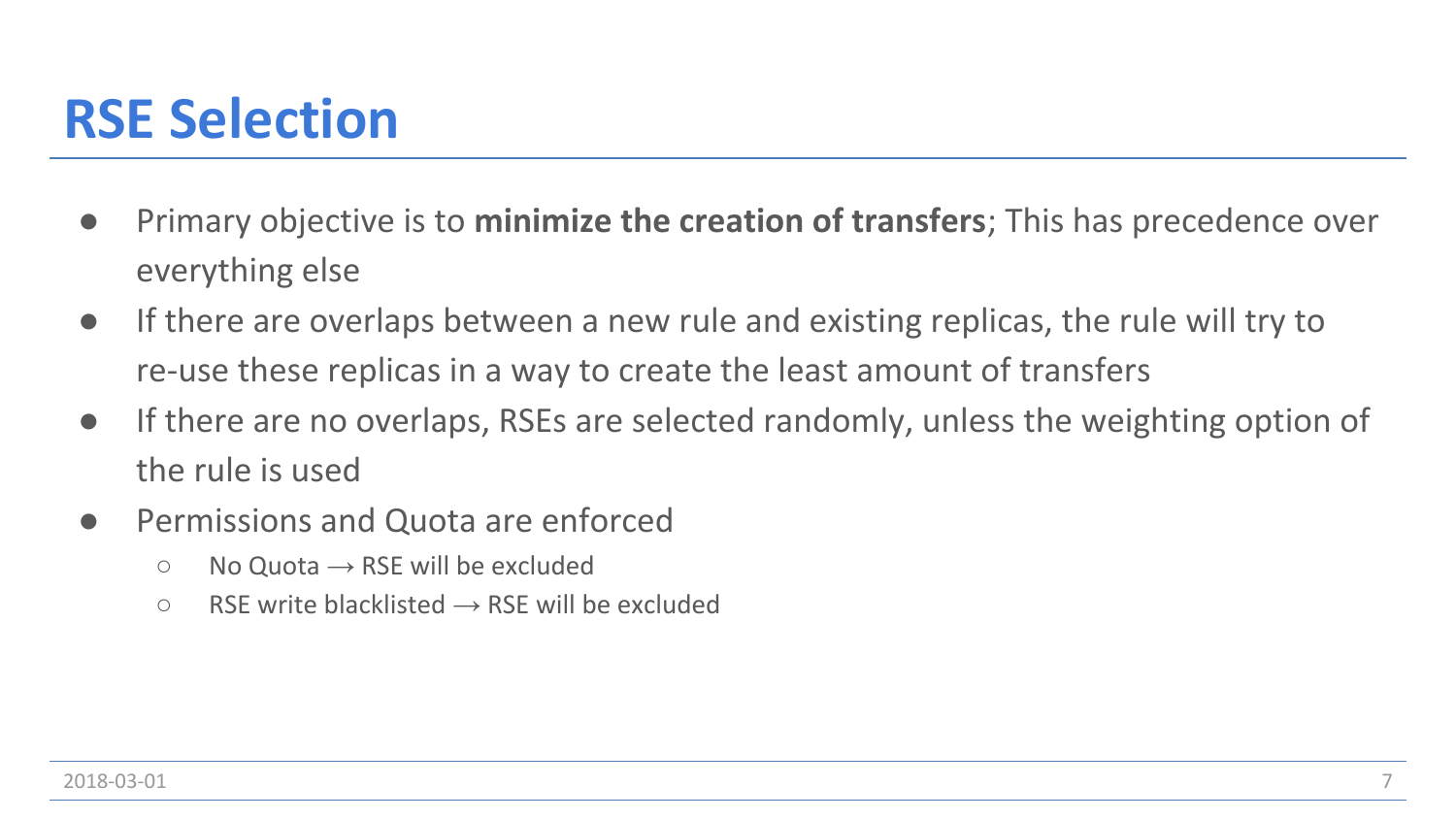#### **Quota**

- **●** Quota (account limit) = amount of bytes available to a user on an RSE
	- **○** Users pay quota for creation of rule
	- **○** Site administrators are able to specify quota
- **●** Example:
	- **○** 3 users have a rule each on file data:file1 of 100MB on RSEa
	- **○** All 3 are paying 100MB of quota on RSEa; not only the first user responsible for creating the physical replica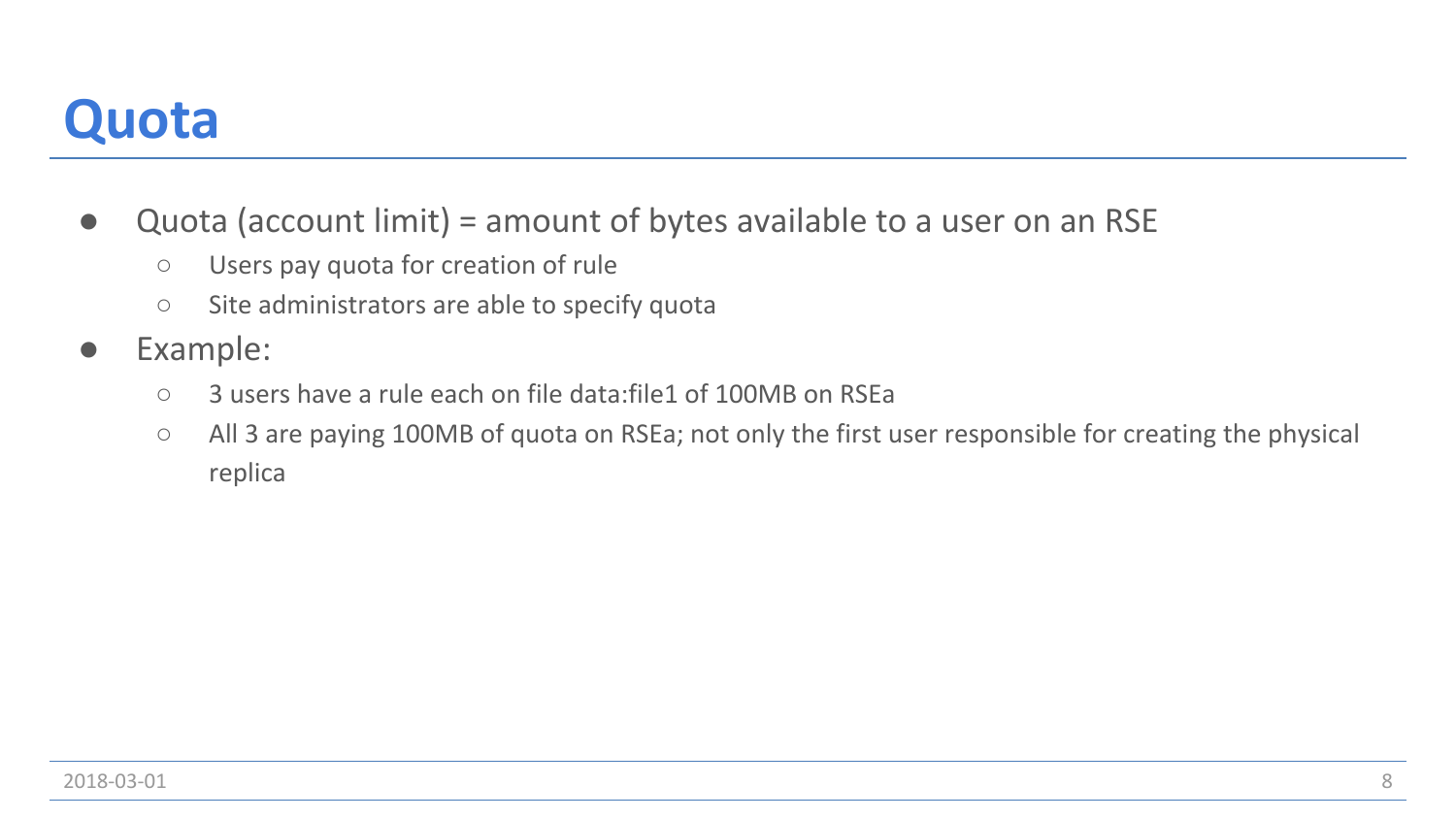# **Rule approval**

- **●** Users can create rules arbitrarily within their quota
- **●** If users have no quota or not enough quota they can ask for manual approval
	- **○** Sent to a list of "approvers" set per RSE
	- **○** The approvers can approve/deny the rule
- **●** Manual approval can be disabled for an RSE
- **●** Automatic approval can be enabled for an RSE
	- **○** E.g. all rules smaller than 500Gb requested for approval are automatically approved
	- **○** Limit is settable per RSE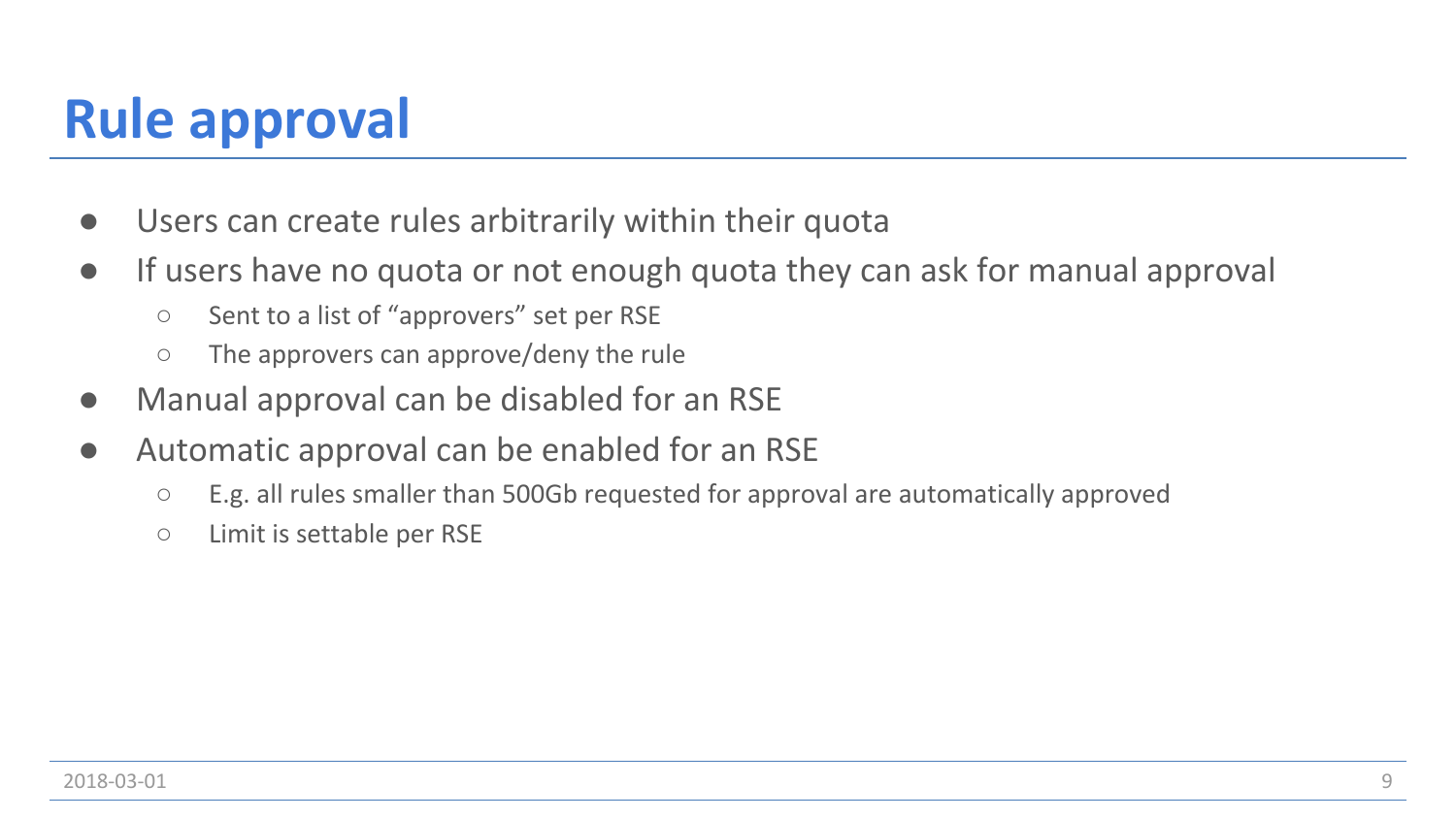## **Subscriptions: Automatic replication of new data**

- **●** Replication rules cannot be created for future data, as they require an existing data identifier
- **●** Subscriptions create replication rules on newly created data
	- **○** Each subscription consists of a filter of metadata to match
	- **○** And a list of replication rules to apply
- **●** All newly created data identifiers are matched against all subscriptions
	- **○** If a match is found, the rules are applied
- **●** Example
	- **○** All newly created RAW detector data should be replicated to 2 tier-1 disks and 1 tier-1 tape system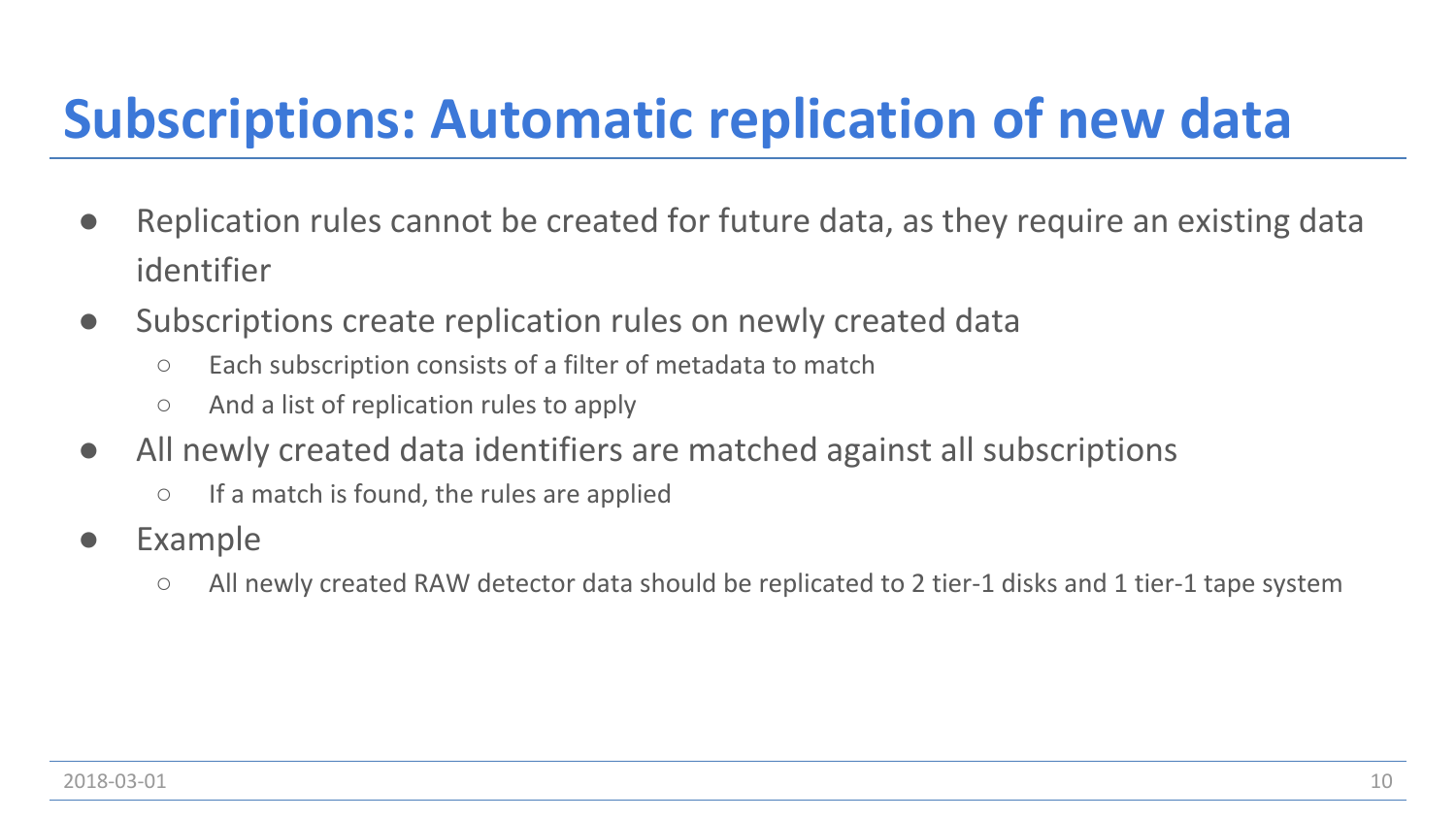# **Replica deletion**

- **●** Replicas not covered by a rule are eligible for deletion
- **●** Actual deletion depends on the deletion policy setting of the RSE
	- **○** Standard: Only delete replicas when space is actually needed on the RSE
	- **○** Greedy: Cleanup space as soon as possible → Replicas are deleted once the rule is removed
- **●** Standard deletion mode keeps replicas indefinitely, unless space is needed on the RSE
	- **○** Threshold can be configured
	- **○** Order of deletion is based on LRU replica